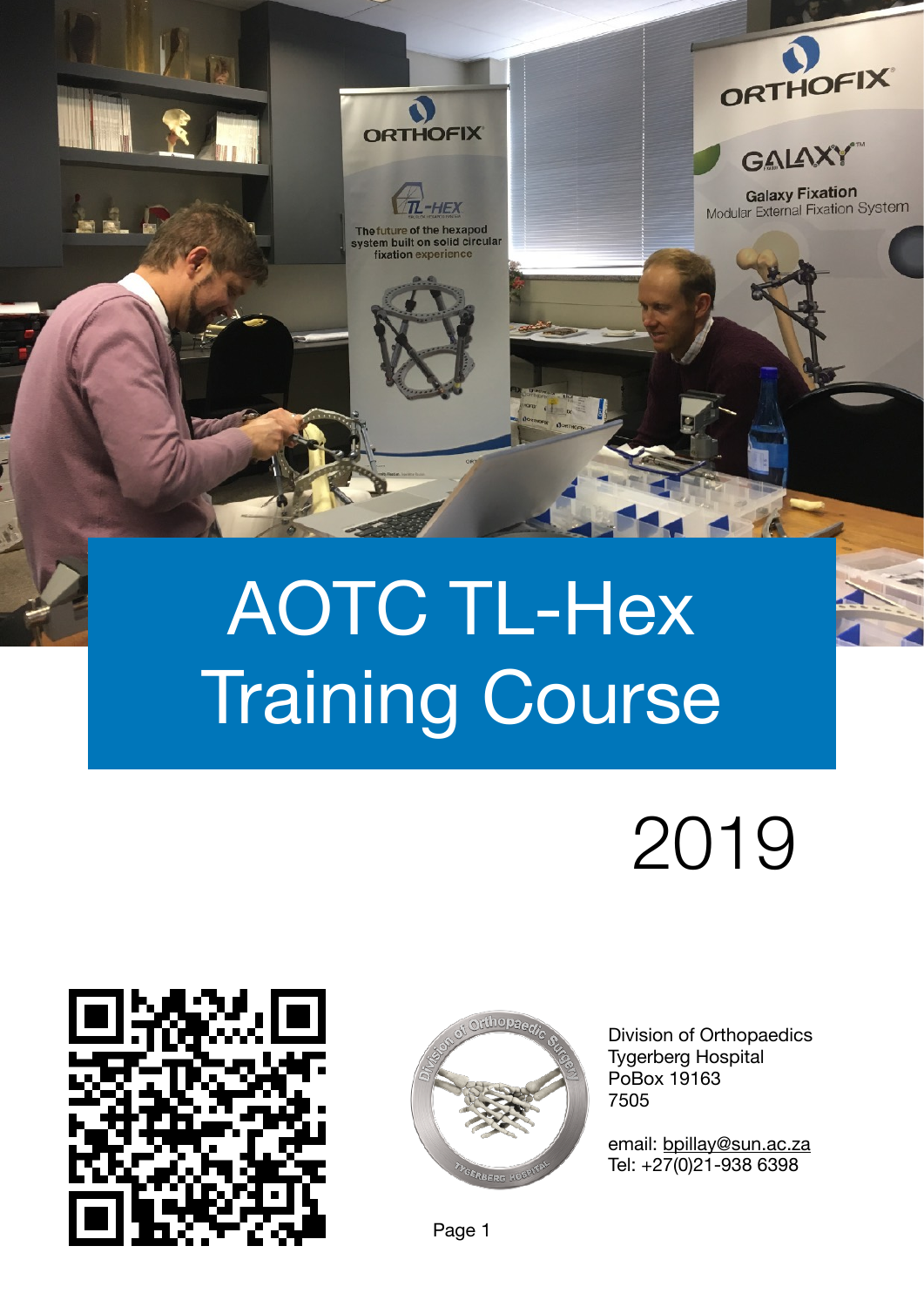AOTC

Division of Orthopaedics Tygerberg Hospital P.O. Box 19163 7505



e-mail: [bpillay@sun.ac.za](mailto:bpillay@sun.ac.za) Telephone: +27(0)21-938 6398

Dear Delegates

## **AOTC TL-HEX TRAINING COURSE 2019**

Aim of Fellowship:

- Addressing aspects that you feel unsure of, or uncertain about, after Basic or Advanced framing courses.
- Revision of certain crucial aspects about TL-Hex frame application.
- Ability to apply a TL-Hex frame for tibial fractures / non-union / malunion and correctly cross over from the frame, to x-rays and subsequently to the computer program (dry bones / x-ray simulations / patients)
- Patient pre-operative evaluation and assessment / application of frame in OR / correct x-ray technique / post-operative planning / cheat sheet population and input / TL-Hex software including Hex-Ray
- We will also discuss the more complex frames eg. femoral and ankle equinus correction

# AT THE END OF THE TRAINING COURSE THE DELEGATE WILL BE COMFORTABLE WITH ALL ASPECTS OF BASIC TL-HEX APPLICATION AND CORRECTION

We the faculty: Sean Pretorius, Nando Ferreira and Gian du Preez use these powerful ring fixators extensively in our different scopes of practice and you will find that we agree to disagree on almost everything concerning these fixators and their use.

This will lead to heated discussion and interaction between us and you, the delegates! I feel that this is how it should be, as this gives you, the delegate, the option to decide what would suit you best.

We would like to acknowledge and express our gratitude to Orthofix and Ortho-Xact for their contribution to the AOTC that enabled us to host this course.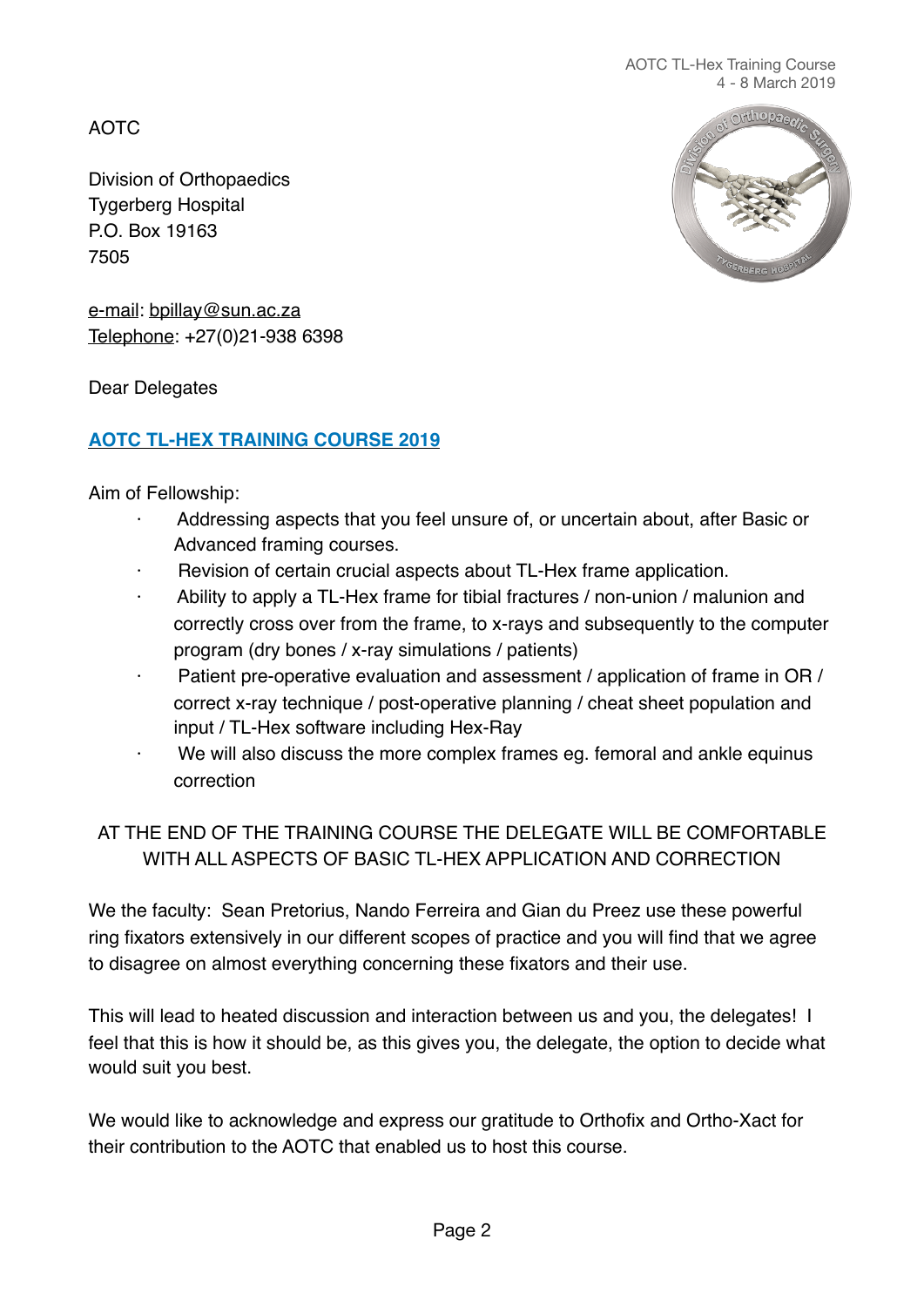#### Organizing Committee and Faculty:

Prof J du Toit **Branch and Transformation** Dr HS Pretorius Head of Department **Head of Department Exercise 20** and  $\alpha$  Senior Specialist

Prof N Ferreira **Dr GJ du Preez** Head Clinic Unit **Head Clinic Unit Head Clinic Unit Clinic Specialist Senior Specialist**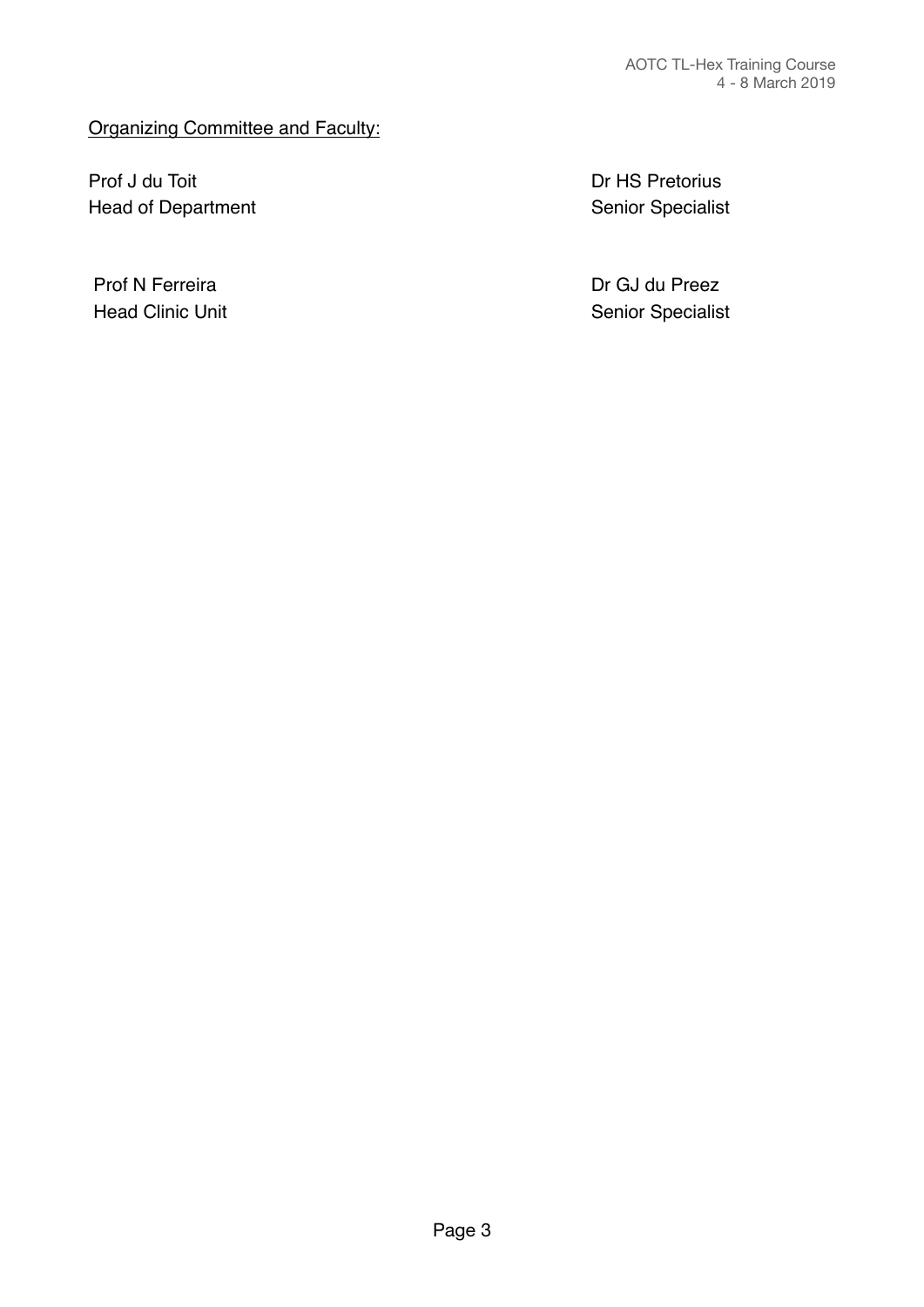#### **AOTC TL HEXAPOD COURSE 4-8 MARCH 2019**

| <b>DATE</b>   | <b>TIME</b>   | <b>ITINERARY</b>                      | <b>AIM</b>                                                        |
|---------------|---------------|---------------------------------------|-------------------------------------------------------------------|
| <b>Monday</b> | 07h30         | <b>Collect Delegates</b>              |                                                                   |
|               | 08h00-08h15   | Welcome                               | <b>Orientation</b>                                                |
|               |               |                                       | Welcome                                                           |
|               |               |                                       | <b>Disclaimer</b>                                                 |
|               | 08h15-10h30   | Workshop                              | <b>Basic TL Hex construction and application (S</b><br>Pretorius) |
|               |               |                                       | Frame Workshop: Apply / Xray                                      |
|               | 10h30-11h00   | <b>Tea</b>                            |                                                                   |
|               | 11h00-13h00   | <b>Fracture</b><br><b>Method</b>      | <b>Software &amp; Analysis (N Ferreira)</b>                       |
|               |               |                                       | Frame Workshop: Plan / Correct                                    |
|               |               |                                       | <b>Case Review (G du Preez)</b>                                   |
|               | 13h00-13h45   | Lunch                                 |                                                                   |
|               | 13h45-16h00   | <b>Deformity</b><br><b>Correction</b> | <b>Osteotomy Rules (N Ferreira)</b>                               |
|               |               |                                       | <b>Deformity correction (G du Preez)</b>                          |
|               |               |                                       | Deformity Workshop: Apply / Xray                                  |
|               |               |                                       | <b>Hex-Ray Software Introduction</b>                              |
|               |               |                                       | Deformity Workshop: Plan / Correct                                |
|               | 16h00 - 16h30 |                                       | Pre-operative patient assessment                                  |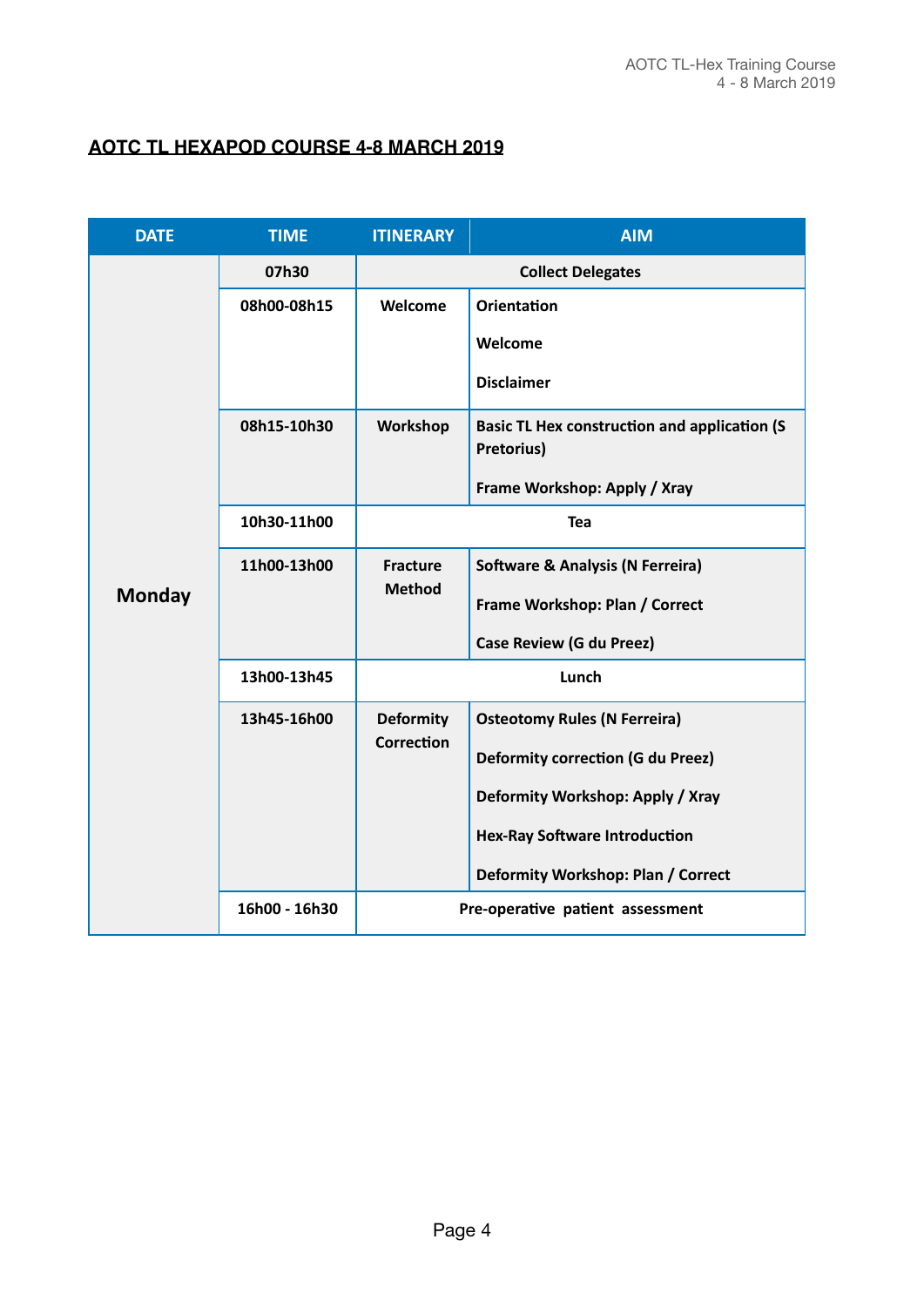| <b>DATE</b>    | <b>TIME</b> | <b>ITINERARY</b>         | <b>AIM</b>                                                               |
|----------------|-------------|--------------------------|--------------------------------------------------------------------------|
| <b>Tuesday</b> | 07h15       | <b>Collect Delegates</b> |                                                                          |
|                | 07h45-10h00 | <b>Theatre</b>           | Each delegate to scrub with faculty member<br>for hands on participation |
|                | 10h00-10h30 | <b>Tea</b>               |                                                                          |
|                | 10h30-13h00 | <b>Theatre</b>           | Each delegate to scrub with faculty member<br>for hands on participation |
|                | 13h00-14h00 | Lunch                    |                                                                          |
|                | 14h00-15h30 | <b>Crooked Frame</b>     | Malaligned frame input and correction                                    |
|                | 15h30-16h30 |                          | <b>Pre-operative Assessment</b>                                          |

| <b>DATE</b> | <b>TIME</b> | <b>ITINERARY</b>         | <b>AIM</b>                                                               |
|-------------|-------------|--------------------------|--------------------------------------------------------------------------|
| Wednesday   | 07h15       | <b>Collect Delegates</b> |                                                                          |
|             | 07h45-10h00 | <b>Theatre</b>           | Each delegate to scrub with faculty member for<br>hands on participation |
|             | 10h00-10h30 | Tea                      |                                                                          |
|             | 10h30-13h00 | <b>Theatre</b>           | Each delegate to scrub with faculty member for<br>hands on participation |
|             | 13h00-14h00 | Lunch                    |                                                                          |
|             | 14h00-15h00 | <b>Planning</b>          | Post-Operative input and planning of<br>previously operated patients     |
|             | 15h00-16h00 | Workshop                 | Frame Workshop: Apply equines frame                                      |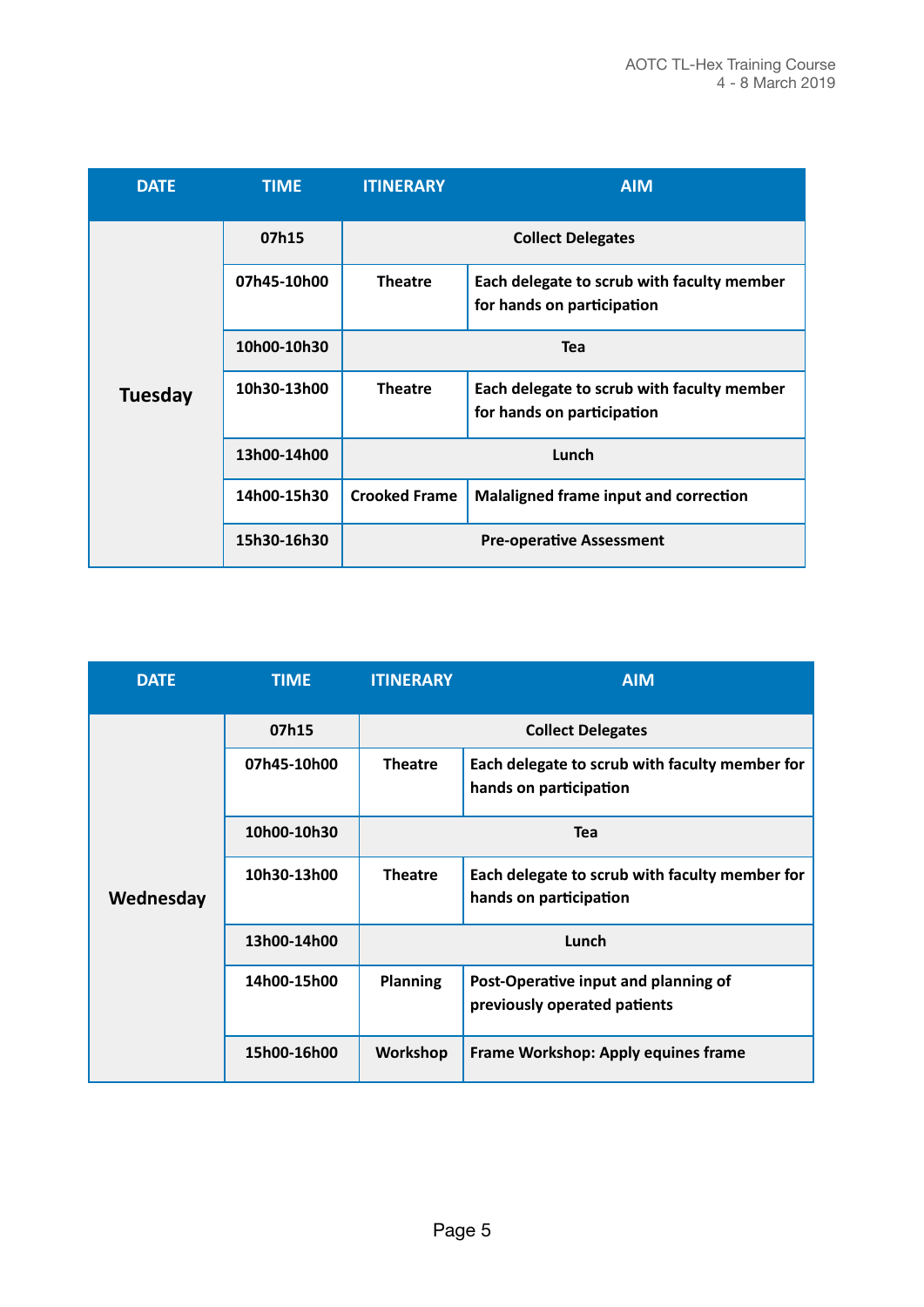| <b>DATE</b>     | <b>TIME</b>  | <b>ITINERARY</b>         | <b>AIM</b>                                                            |
|-----------------|--------------|--------------------------|-----------------------------------------------------------------------|
|                 | 07h15        | <b>Collect delegates</b> |                                                                       |
|                 | 08h00 -09h00 |                          | <b>Hexapod Trouble shooting</b>                                       |
|                 | 09h00 -10h00 | Workshop                 | Frame Workshop: Plan / Correct                                        |
|                 | 10h00 -10h30 | <b>Tea</b>               |                                                                       |
| <b>Thursday</b> | 10h30 -13h30 | Workshop                 | <b>Rotational Frame Offset and Distal Referencing</b><br>(N Ferreira) |
|                 |              |                          | Frame Workshop: Apply Femur Frame                                     |
|                 |              |                          | Frame Workshop: Plan / Correct                                        |
|                 | 13h00-14h00  | Lunch                    |                                                                       |
|                 | 14h00-16h00  | <b>Case Discussions</b>  |                                                                       |

| <b>DATE</b> | <b>TIME</b> | <b>ITINERARY</b>         | <b>AIM</b>                                                                            |
|-------------|-------------|--------------------------|---------------------------------------------------------------------------------------|
| Friday      | 07h30       | <b>Collect Delegates</b> |                                                                                       |
|             | 07h30-10h00 | <b>Theatre</b>           | Application of femoral / equinus frame                                                |
|             |             |                          | <b>Complex Transport</b>                                                              |
|             | 10h00-10h30 | <b>Tea</b>               |                                                                                       |
|             | 10h30-13h00 | <b>Planning</b>          | Crossing over from TL Hex frame application to<br>TL Hex software input for a patient |
|             | 13h00-14h00 | <b>Working Lunch</b>     | <b>Discussion</b>                                                                     |
|             |             |                          | Closure                                                                               |
|             |             |                          | <b>Course Assessment</b>                                                              |